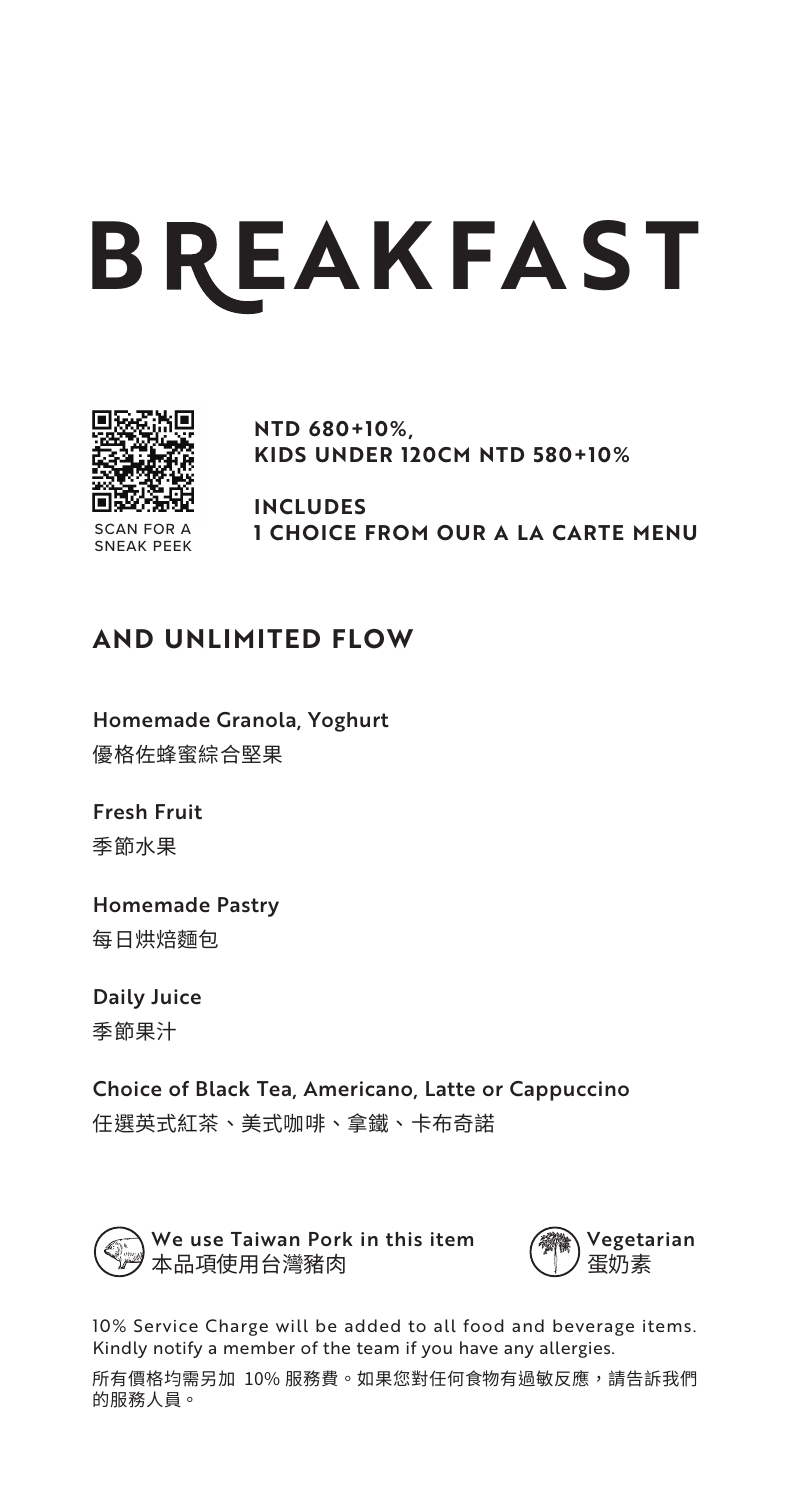# **B EAKFA ST**

# **A LA CARTE**

| Waffles                                                       | 400 |
|---------------------------------------------------------------|-----|
| 鬆餅、莓果醬、馬斯卡邦起司                                                 |     |
| Served with Poached Berries, Mascarpone                       |     |
| Muesli                                                        | 400 |
| 燕麥粥、新鮮水果、綜合堅果                                                 |     |
| Served with Honey, Seasonal Fruits, Nuts                      |     |
| <b>French Toast</b>                                           | 450 |
| 法式吐司、蜂蜜椪糖、香烤蘋果                                                |     |
| Served with Honey Comb & Roasted Apple                        |     |
| <b>Guacamole on Whole Wheat Toast</b>                         | 480 |
| 酪梨醬全麥吐司、水波蛋、花園沙拉                                              |     |
| Served with Poached Egg, Garden Salad                         |     |
| Croque Madame<br>(Contains Ham, Bacon, Cheese, Peanut butter) | 480 |
| 庫克三明治、花園沙拉<br>( 内含火腿、培根、起司、花生醬 )                              |     |
| Served with Garden Salad                                      |     |
| Homemade Sausage Hash Brown                                   | 450 |
| 酥脆洋芊餅、歐姆蛋、主廚香腸、花園沙拉                                           |     |
| Served with Omelette, Homemade Sausage,<br>Garden Salad       |     |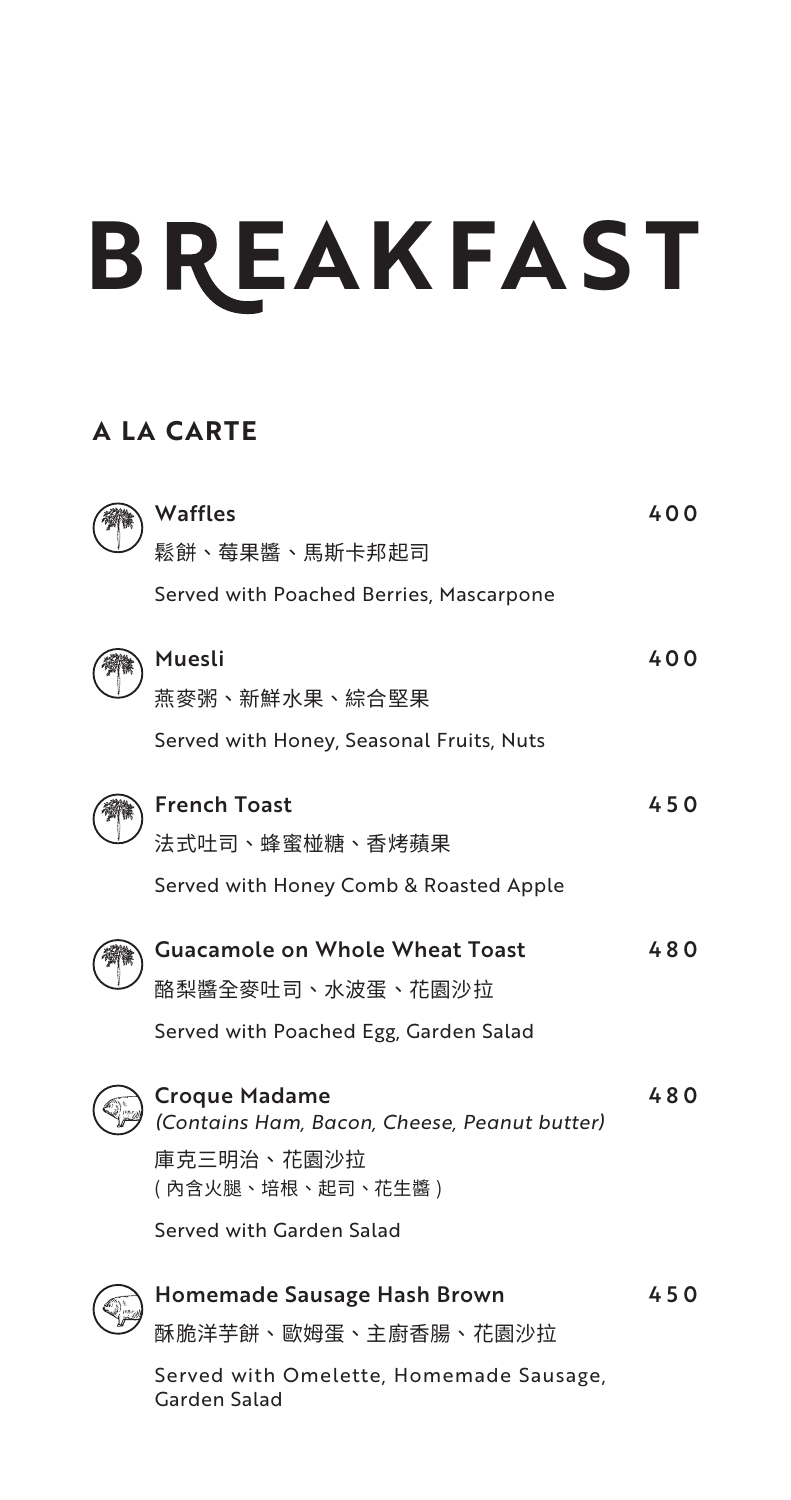

## Eggs Florentine

烤菠菜班尼迪克蛋

Served with Charred Spinach, Grilled Tomato, Garden Salad, Hollandaise Sauce



## Eggs Royal

煙燻鮭魚班尼迪克蛋

Served with Smoked Salmon, Homemade Sausage, Grilled Tomato, Garden Salad, Hollandaise Sauce



## Eggs Benedict

培根火腿班尼迪克蛋

Served with Ham, Bacon, Homemade Sausage, Grilled Tomato, Garden Salad, Hollandaise Sauce

| <b>Asian Style Daily Congee</b> | 450 |
|---------------------------------|-----|
| 亞洲風味粥襯柴魚溫泉蛋                     |     |
| Served with Poached Egg         |     |
|                                 |     |
| <b>Chicken Noodle Soup</b>      | 450 |
| 米酒風味雞肉麵                         |     |
| Taiwanese Rice Wine Flavor      |     |
|                                 |     |



## The "TAIWANIST"

480

燒餅襯松露或蔥蛋 或 香煎古早味飯糰捲、搭配 港式點心、豆漿或米漿 ( 內含花生 )

Choice of Shaobing with Spring Onion or Truffle Scramble Eggs, or Fan Tuan. Served with Daily Dim Sum, Soy Milk or Peanut Rice Milk

450

480

480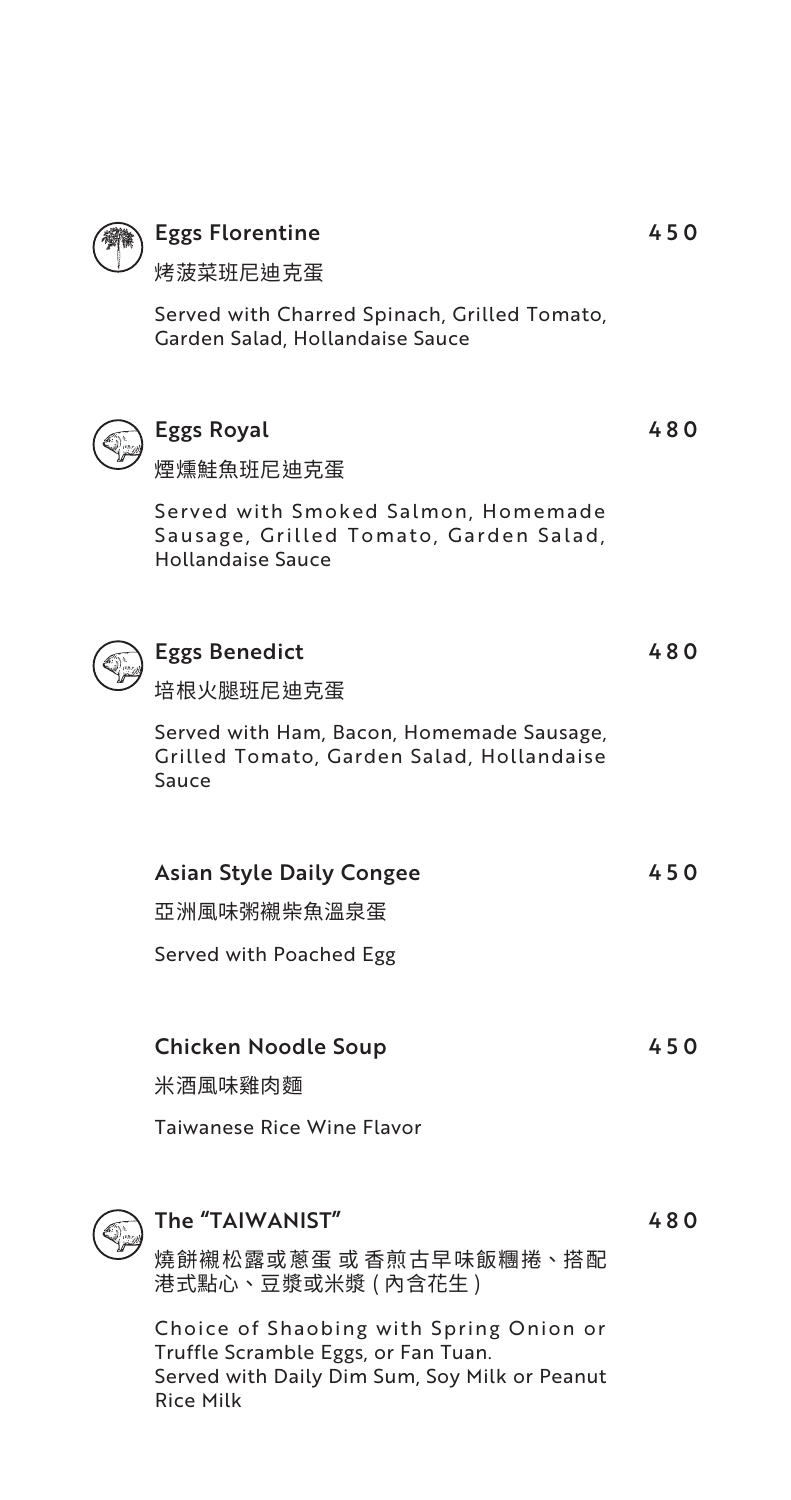

# Full English Breakfast

英式大早餐

Homemade Sausage, Crispy Bacon, Choice Of Eggs, Portobello Mushroom, Roasted Tomato, Homemade Baked Bean, Toasted Sliced Sourdough Bread

自製香腸、香脆培根、蛋、波特貝勒菇、香烤番茄 與英式燉豆、切片酥烤酸麵包

## **FOR THOSE CREATIVE SOUL, WE CRAFT FOR YOU, TOO.**

### Ridiculously Yours

550

#### 探險家早餐

### SELECT ONE FROM EACH SECTION

- Crispy Bacon, Ham, Homemade Sausage, Smoked Salmon
- Homemade Baked Bean, Daily Cheese
- Roasted Tomato, Garden Salad, Portobello Mushroom
- Choice of Egg -
- English Muffin, Waffle, Toasted Sliced Sourdough Bread

#### 每類任選一項,打造您的活力探險家早餐

- 香脆培根、火腿、主廚香腸、煙燻鮭魚 -
- 英式燉豆、每日特選起司
- 香烤番茄、花園沙拉、波特貝勒菇
- 炒蛋、太陽蛋、水波蛋
- 英式馬芬、鬆餅、切片酥烤酸麵包